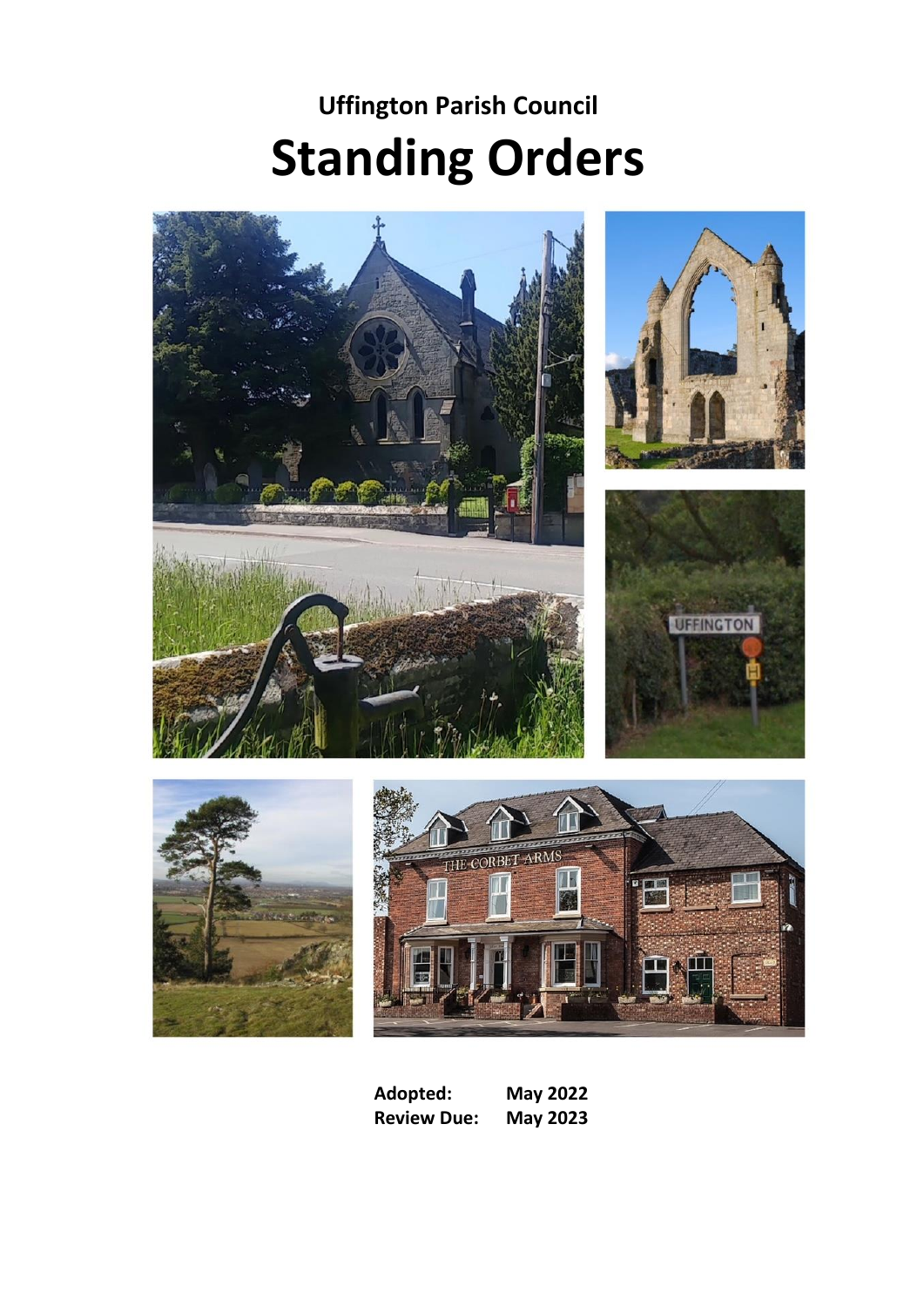# Index

| 1.  |                                                                                        |  |
|-----|----------------------------------------------------------------------------------------|--|
| 2.  |                                                                                        |  |
| 3.  |                                                                                        |  |
| 4.  |                                                                                        |  |
| 5.  |                                                                                        |  |
| 6.  | Extraordinary meetings of the council, committees and sub-committees9                  |  |
| 7.  |                                                                                        |  |
| 8.  |                                                                                        |  |
| 9.  | Motions for a meeting that require written notice to be given to the Proper Officer 10 |  |
| 10. |                                                                                        |  |
| 11. |                                                                                        |  |
| 12. |                                                                                        |  |
|     |                                                                                        |  |
|     |                                                                                        |  |
| 15. |                                                                                        |  |
| 16. |                                                                                        |  |
|     |                                                                                        |  |
| 18. |                                                                                        |  |
| 19. |                                                                                        |  |
| 20. |                                                                                        |  |
| 21. |                                                                                        |  |
| 22. |                                                                                        |  |
| 23. |                                                                                        |  |
| 24. |                                                                                        |  |
| 25. |                                                                                        |  |
|     |                                                                                        |  |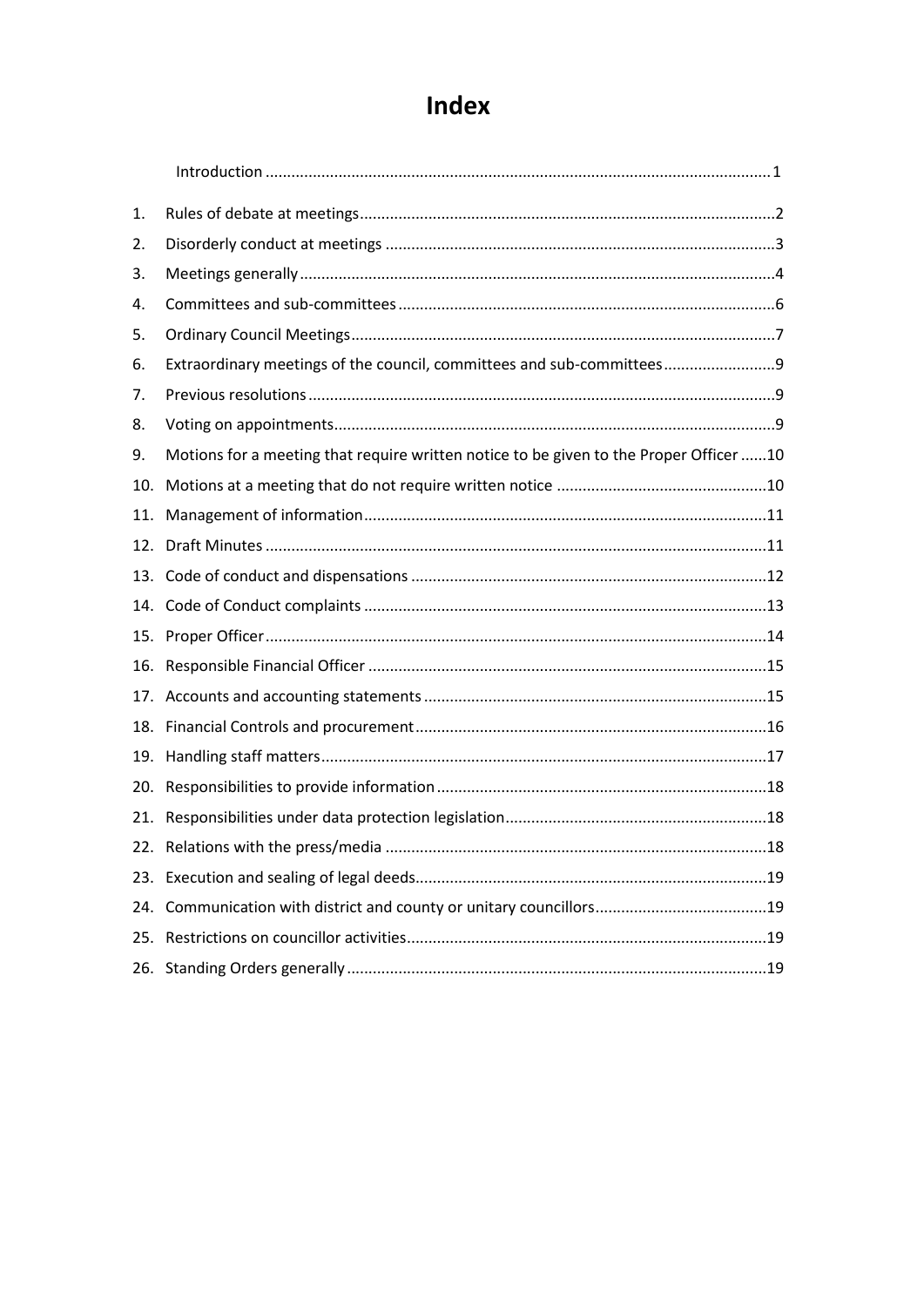#### **Introduction**

Standing Orders are the written rules of a local council. Standing Orders are essential to regulate the proceedings of a meeting. They are used to confirm or refer to various internal organisational and administrative arrangements. The Standing Orders are not the same as the policies of a Council but Standing Orders may refer to them. Uffington Parish Council works within the general guidelines and principles as contained within the Model Standing Orders prepared by the National Association of Local Councils (NALC) which is issued as a draft model covering authorities of different sizes and situations.

Standing Orders that are in **bold type** contain legal and statutory requirements.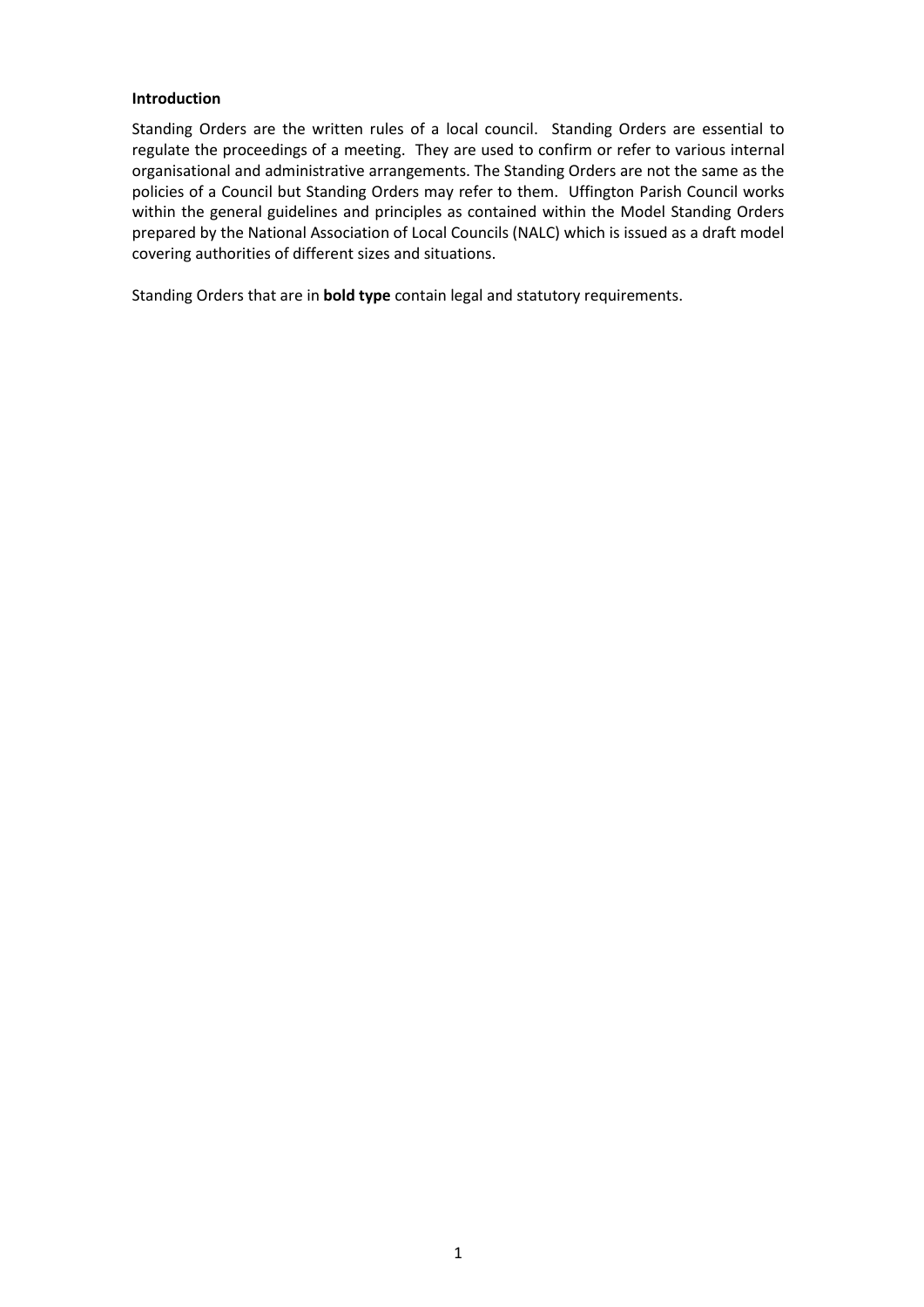#### <span id="page-3-0"></span>**1. Rules of debate at meetings**

- a Motions on the agenda shall be considered in the order that they appear unless the order is changed at the discretion of the chairman of the meeting.
- b A motion (including an amendment) shall not be progressed unless it has been moved and seconded.
- c A motion on the agenda that is not moved by its proposer may be treated by the chairman of the meeting as withdrawn.
- d If a motion (including an amendment) has been seconded, it may be withdrawn by the proposer only with the consent of the seconder and the meeting.
- e An amendment is a proposal to remove or add words to a motion. It shall not negate the motion.
- f If an amendment to the original motion is carried, the original motion (as amended) becomes the substantive motion upon which further amendment(s) may be moved.
- g An amendment shall not be considered unless early verbal notice of it is given at the meeting and, if requested by the chairman of the meeting, is expressed in writing to the chairman.
- h A councillor may move an amendment to his own motion if agreed by the meeting. If a motion has already been seconded, the amendment shall be with the consent of the seconder and the meeting.
- i If there is more than one amendment to an original or substantive motion, the amendments shall be moved in the order directed by the chairman of the meeting.
- j Subject to standing order 1(k), only one amendment shall be moved and debated at a time, the order of which shall be directed by the chairman of the meeting.
- k One or more amendments may be discussed together if the chairman of the meeting considers this expedient but each amendment shall be voted upon separately.
- l A councillor may not move more than one amendment to an original or substantive motion.
- m The mover of an amendment has no right of reply at the end of debate on it.
- n Where a series of amendments to an original motion are carried, the mover of the original motion shall have a right of reply either at the end of debate on the first amendment or at the very end of debate on the final substantive motion immediately before it is put to the vote.
- o Unless permitted by the chairman of the meeting, a councillor may speak once in the debate on a motion except:
	- i. to speak on an amendment moved by another councillor;
	- ii. to move or speak on another amendment if the motion has been amended since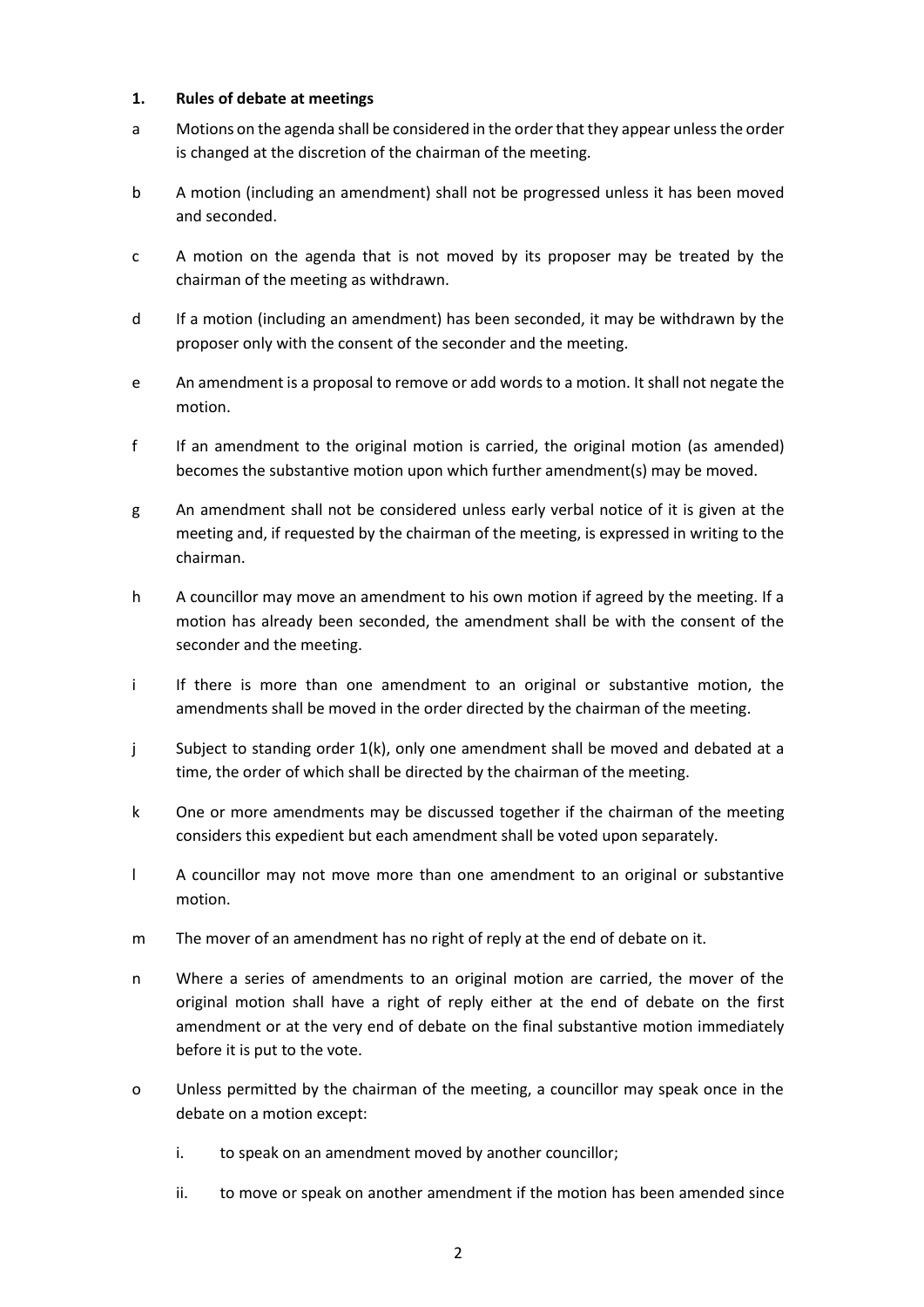he last spoke;

- iii. to make a point of order;
- iv. to give a personal explanation; or
- v. to exercise a right of reply.
- p During the debate on a motion, a councillor may interrupt only on a point of order or a personal explanation and the councillor who was interrupted shall stop speaking. A councillor raising a point of order shall identify the standing order which he considers has been breached or specify the other irregularity in the proceedings of the meeting he is concerned by.
- q A point of order shall be decided by the chairman of the meeting and his decision shall be final.
- r When a motion is under debate, no other motion shall be moved except:
	- i. to amend the motion;
	- ii. to proceed to the next business;
	- iii. to adjourn the debate;
	- iv. to put the motion to a vote;
	- v. to ask a person to be no longer heard or to leave the meeting;
	- vi. to refer a motion to a committee or sub-committee for consideration;
	- vii. to exclude the public and press;
	- viii. to adjourn the meeting; or
	- ix. to suspend particular standing order(s) excepting those which reflect mandatory statutory or legal requirements.
- s Before an original or substantive motion is put to the vote, the chairman of the meeting shall be satisfied that the motion has been sufficiently debated and that the mover of the motion under debate has exercised or waived his right of reply.
- t Excluding motions moved under standing order 1(r), the contributions or speeches by a councillor shall relate only to the motion under discussion and shall not exceed 5 minutes without the consent of the chairman of the meeting.

#### <span id="page-4-0"></span>**2. Disorderly conduct at meetings**

- a No person shall obstruct the transaction of business at a meeting or behave offensively or improperly. If this standing order is ignored, the chairman of the meeting shall request such person(s) to moderate or improve their conduct.
- b If person(s) disregard the request of the chairman of the meeting to moderate or improve their conduct, any councillor or the chairman of the meeting may move that the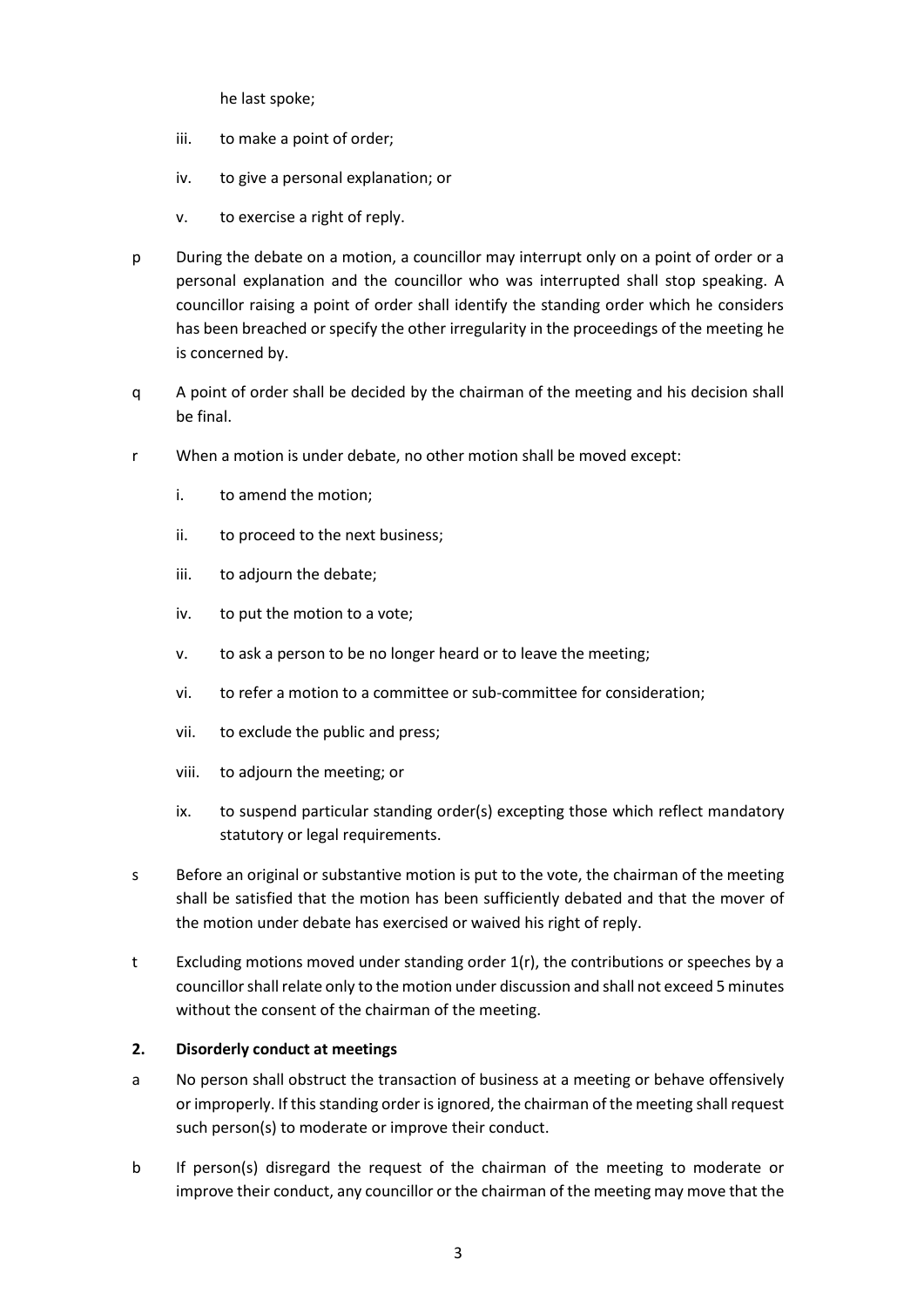person be no longer heard or be excluded from the meeting. The motion, if seconded, shall be put to the vote without discussion.

c If a resolution made under standing order 2(b) is ignored, the chairman of the meeting may take further reasonable steps to restore order or to progress the meeting. This may include temporarily suspending or closing the meeting.

#### <span id="page-5-0"></span>**3. Meetings generally**

| <b>Full Council meetings</b> | $\bullet$ |
|------------------------------|-----------|
| Committee meetings           | O         |
| Sub-committee meetings       | Ω         |

- a Meetings shall not take place in premises which at the time of the meeting are used **for the supply of alcohol, unless no other premises are available free of charge or at a reasonable cost.**
- b **The minimum three clear days for notice of a meeting does not include the day on which notice was issued, the day of the meeting, a Sunday, a day of the Christmas break, a day of the Easter break or of a bank holiday or a day appointed for public thanksgiving or mourning.**
- c **The minimum three clear days' public notice for a meeting does not include the day on which the notice was issued or the day of the meeting unless the meeting is convened at shorter notice.**
- ● d **Meetings shall be open to the public unless their presence is prejudicial to the public interest by reason of the confidential nature of the business to be transacted or for other special reasons. The public's exclusion from part or all of a meeting shall be by a resolution which shall give reasons for the public's exclusion.**
	- e Members of the public may make representations, answer questions and give evidence at a meeting which they are entitled to attend in respect of the business on the agenda.
	- f The period of time designated for public participation at a meeting in accordance with standing order 3(e) shall not exceed 15 minutes unless directed by the chairman of the meeting.
	- g Subject to standing order 3(f), a member of the public shall not speak for more than 5 minutes.
	- h In accordance with standing order 3(e), a question shall not require a response at the meeting nor start a debate on the question. The chairman of the meeting may direct that a written or oral response be given.
	- i A person shall raise his hand when requesting to speak and stand when speaking (except when a person has a disability or is likely to suffer discomfort). The chairman of the meeting may at any time permit a person to be seated when speaking.
	- j A person who speaks at a meeting shall direct his comments to the chairman of the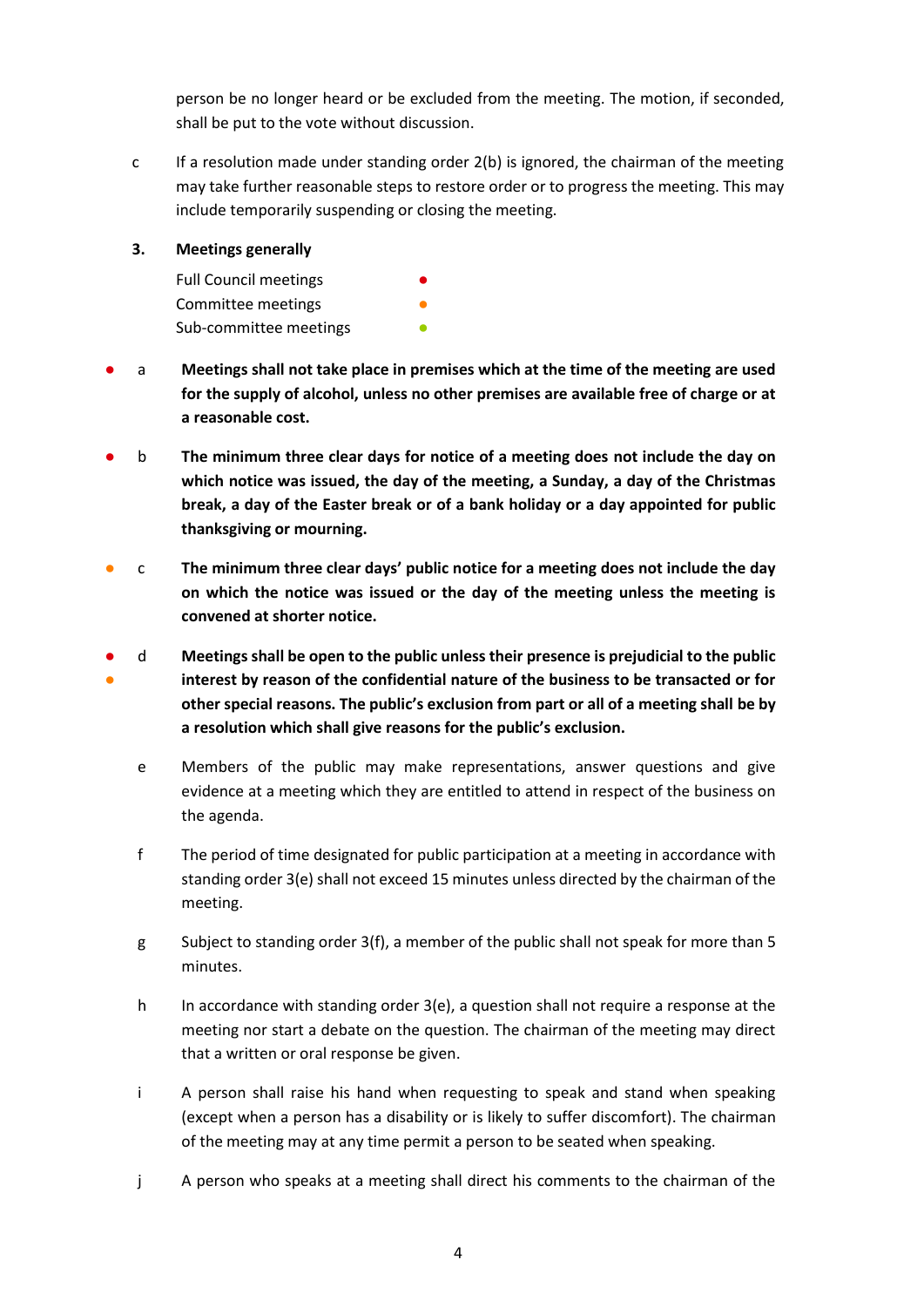meeting.

- k Only one person is permitted to speak at a time. If more than one person wants to speak, the chairman of the meeting shall direct the order of speaking.
- ● l **Subject to standing order 3(m), a person who attends a meeting is permitted to report on the meeting whilst the meeting is open to the public. To "report" means to film, photograph, make an audio recording of meeting proceedings, use any other means for enabling persons not present to see or hear the meeting as it takes place or later or to report or to provide oral or written commentary about the meeting so that the report or commentary is available as the meeting takes place or later to persons not present.**
- ● m **A person present at a meeting may not provide an oral report or oral commentary about a meeting as it takes place without permission.**
- ● n **The press shall be provided with reasonable facilities for the taking of their report of all or part of a meeting at which they are entitled to be present.**
- o **Subject to standing orders which indicate otherwise, anything authorised or required to be done by, to or before the Chairman of the Council may in his absence be done by, to or before the Vice-Chairman of the Council (if there is one).**
- p **The Chairman of the Council, if present, shall preside at a meeting. If the Chairman is absent from a meeting, the Vice-Chairman of the Council (if there is one) if present, shall preside. If both the Chairman and the Vice-Chairman are absent from a meeting, a councillor as chosen by the councillors present at the meeting shall preside at the meeting.**
- q **Subject to a meeting being quorate, all questions at a meeting shall be decided by a**
- ● **majority of the councillors and non-councillors with voting rights present and voting.**
- ● ● r **The chairman of a meeting may give an original vote on any matter put to the vote, and in the case of an equality of votes may exercise his casting vote whether or not he gave an original vote.**

*See standing orders 5(h) and (i) for the different rules that apply in the election of the Chairman of the Council at the annual meeting of the Council.*

- s **Unless standing orders provide otherwise, voting on a question shall be by a show of hands. At the request of a councillor, the voting on any question shall be recorded so as to show whether each councillor present and voting gave his vote for or against that question.** Such a request shall be made before moving on to the next item of business on the agenda.
	- t The minutes of a meeting shall include an accurate record of the following:
		- i. the time and place of the meeting;
		- ii. the names of councillors who are present and the names of councillors who are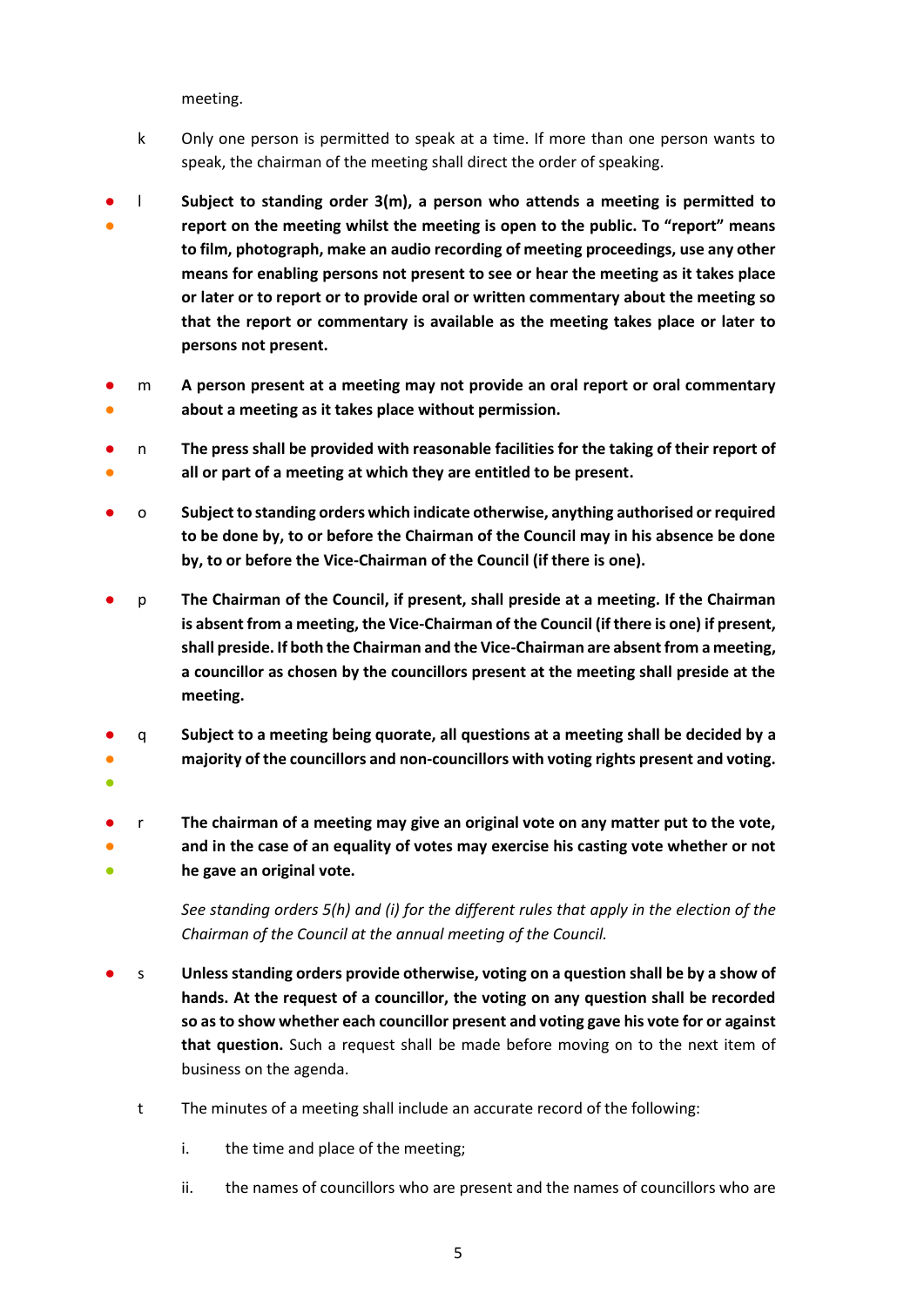absent;

- iii. interests that have been declared by councillors and non-councillors with voting rights;
- iv. the grant of dispensations (if any) to councillors and non-councillors with voting rights;
- v. whether a councillor or non-councillor with voting rights left the meeting when matters that they held interests in were being considered;
- vi. if there was a public participation session; and
- vii. the resolutions made.
- ● ● u **A councillor or a non-councillor with voting rights who has a disclosable pecuniary interest or another interest as set out in the Council's code of conduct in a matter being considered at a meeting is subject to statutory limitations or restrictions under the code on his right to participate and vote on that matter.**
- v **No business may be transacted at a meeting unless at least one-third of the whole number of members of the Council are present and in no case shall the quorum of a meeting be less than three.**

*See standing order 4d(viii) for the quorum of a committee or sub-committee meeting.* 

- <span id="page-7-0"></span>● ● ● w **If a meeting is or becomes inquorate no business shall be transacted** and the meeting shall be closed. The business on the agenda for the meeting shall be adjourned to another meeting.
	- x A meeting shall not exceed a period of 3 hours.
	- **4. Committees and sub-committees**
	- a **Unless the Council determines otherwise, a committee may appoint a sub-committee whose terms of reference and members shall be determined by the committee.**
	- b **The members of a committee may include non-councillors unless it is a committee which regulates and controls the finances of the Council.**
	- c **Unless the Council determines otherwise, all the members of an advisory committee and a sub-committee of the advisory committee may be non-councillors.**
	- d The Council may appoint standing committees or other committees as may be necessary, and:
		- i. shall determine their terms of reference;
		- ii. shall determine the number and time of the ordinary meetings of a standing committee up until the date of the next annual meeting of the Council;
		- iii. shall permit a committee, other than in respect of the ordinary meetings of a committee, to determine the number and time of its meetings;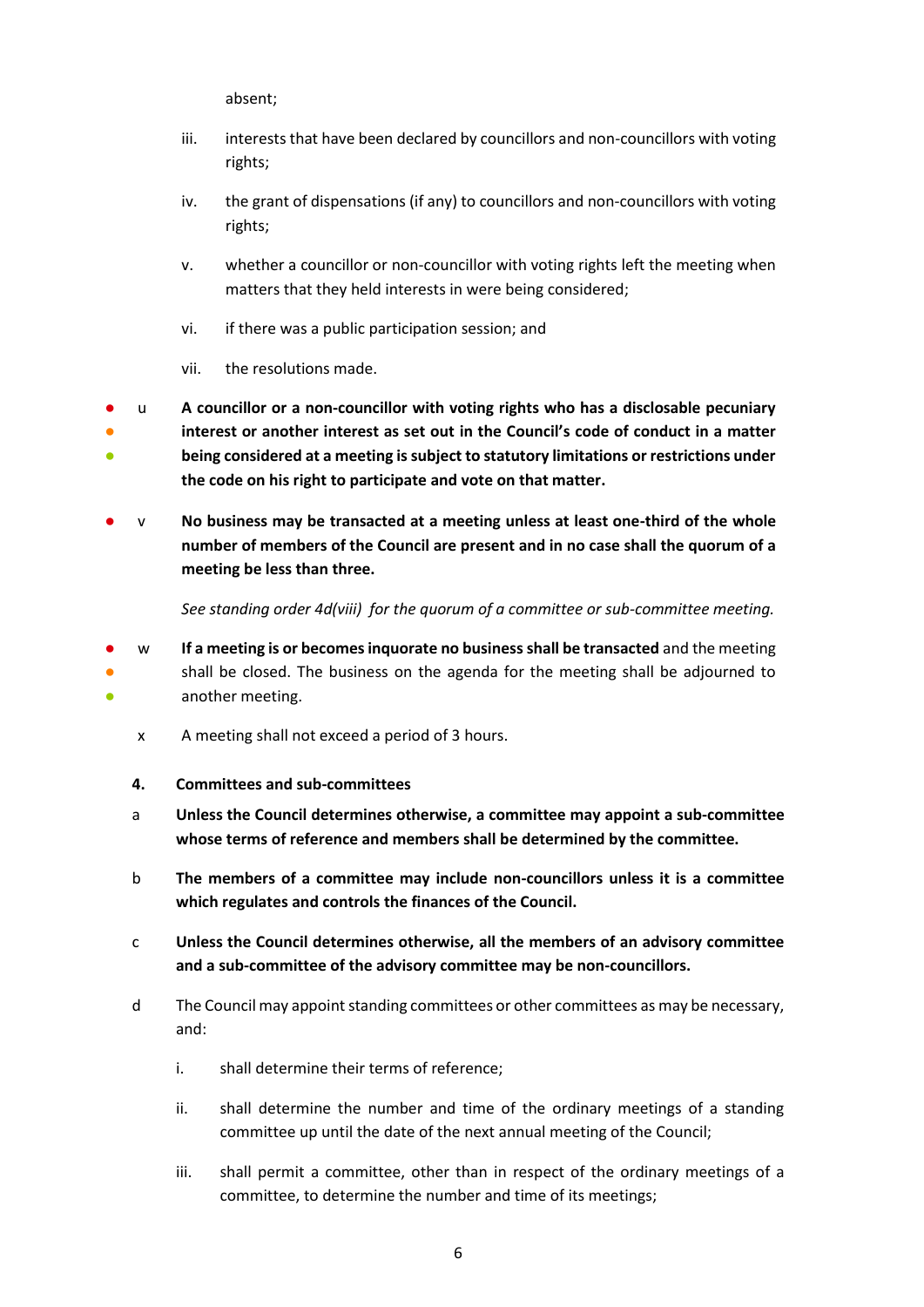- iv. shall, subject to standing orders 4(b) and (c), appoint and determine the terms of office of members of such a committee;
- v. may, subject to standing orders 4(b) and (c), appoint and determine the terms of office of the substitute members to a committee whose role is to replace the ordinary members at a meeting of a committee if the ordinary members of the committee confirm to the Proper Officer ( ) days before the meeting that they are unable to attend;
- vi. shall, after it has appointed the members of a standing committee, appoint the chairman of the standing committee;
- vii. shall permit a committee other than a standing committee, to appoint its own chairman at the first meeting of the committee;
- viii. shall determine the place, notice requirements and quorum for a meeting of a committee and a sub-committee which, in both cases, shall be no less than three;
- ix. shall determine if the public may participate at a meeting of a committee;
- x. shall determine if the public and press are permitted to attend the meetings of a sub-committee and also the advance public notice requirements, if any, required for the meetings of a sub-committee;
- xi. shall determine if the public may participate at a meeting of a sub-committee that they are permitted to attend; and
- xii. may dissolve a committee or a sub-committee.
- <span id="page-8-0"></span>**5. Ordinary Council Meetings**
- a **In an election year, the annual meeting of the Council shall be held on or within 14 days following the day on which the councillors elected take office.**
- b **In a year which is not an election year, the annual meeting of the Council shall be held on such day in May as the Council decides.**
- c **If no other time is fixed, the annual meeting of the Council shall take place at 6pm.**
- d **In addition to the annual meeting of the Council, at least three other ordinary meetings shall be held in each year on such dates and times as the Council decides.**
- e **The first business conducted at the annual meeting of the Council shall be the election of the Chairman and Vice-Chairman (if there is one) of the Council.**
- f **The Chairman of the Council, unless he has resigned or becomes disqualified, shall continue in office and preside at the annual meeting until his successor is elected at the next annual meeting of the Council.**
- g **The Vice-Chairman of the Council, if there is one, unless he resigns or becomes disqualified, shall hold office until immediately after the election of the Chairman of the Council at the next annual meeting of the Council.**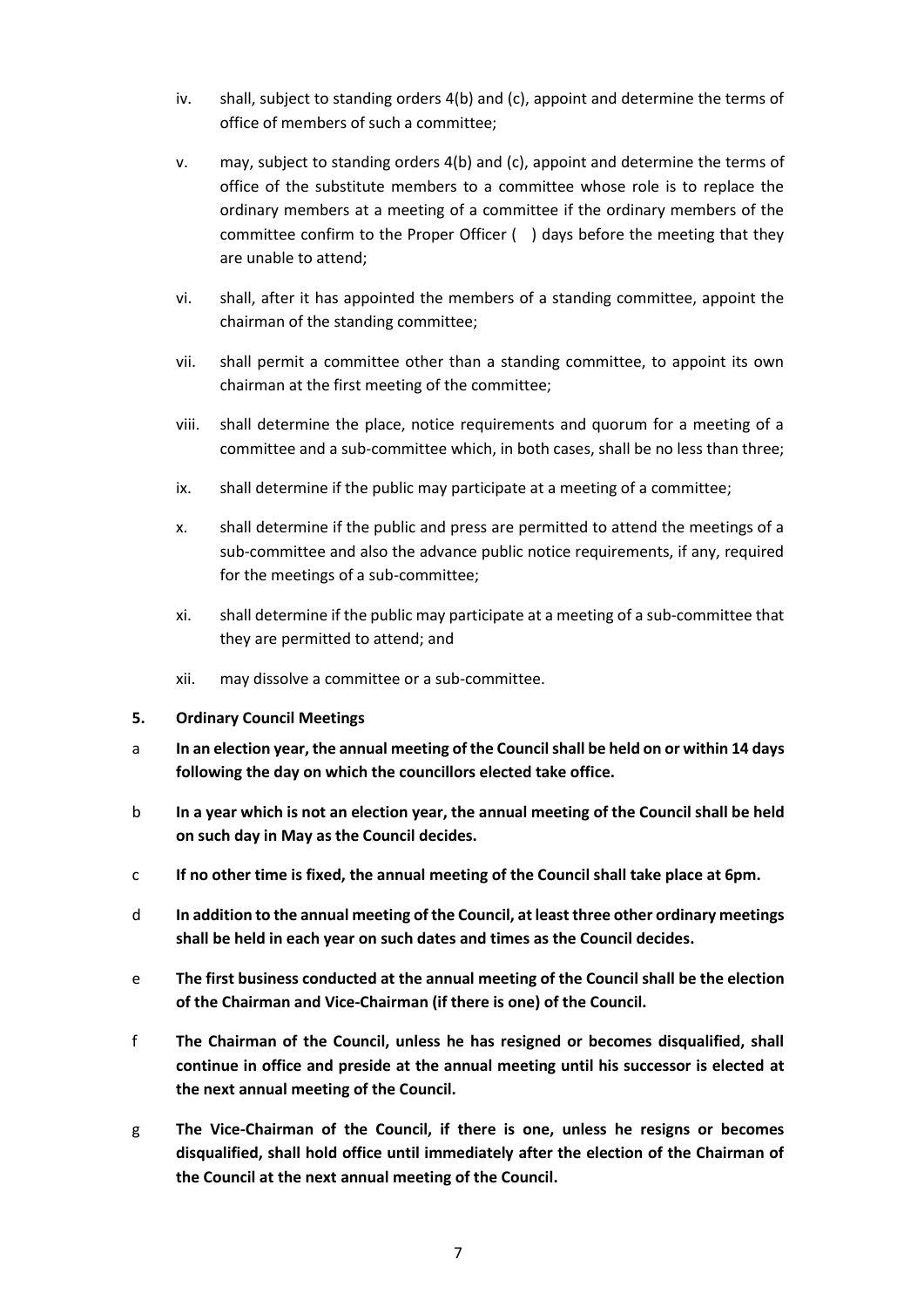- h **In an election year, if the current Chairman of the Council has not been re-elected as a member of the Council, he shall preside at the annual meeting until a successor Chairman of the Council has been elected. The current Chairman of the Council shall not have an original vote in respect of the election of the new Chairman of the Council but shall give a casting vote in the case of an equality of votes.**
- i **In an election year, if the current Chairman of the Council has been re-elected as a member of the Council, he shall preside at the annual meeting until a new Chairman of the Council has been elected. He may exercise an original vote in respect of the election of the new Chairman of the Council and shall give a casting vote in the case of an equality of votes.**
- j Following the election of the Chairman of the Council and Vice-Chairman (if there is one) of the Council at the annual meeting, the business shall include:
	- i. **In an election year, delivery by the Chairman of the Council and councillors of their acceptance of office forms unless the Council resolves for this to be done at a later date. In a year which is not an election year, delivery by the Chairman of the Council of his acceptance of office form unless the Council resolves for this to be done at a later date;**
	- ii. Confirmation of the accuracy of the minutes of the last meeting of the Council;
	- iii. Receipt of the minutes of the last meeting of a committee;
	- iv. Consideration of the recommendations made by a committee;
	- v. Review of delegation arrangements to committees, sub-committees, staff and other local authorities;
	- vi. Review of the terms of reference for committees;
	- vii. Appointment of members to existing committees;
	- viii. Appointment of any new committees in accordance with standing order 4;
	- ix. Review and adoption of appropriate standing orders and financial regulations;
	- x. Review of arrangements (including legal agreements) with other local authorities, not-for-profit bodies and businesses.
	- xi. Review of representation on or work with external bodies and arrangements for reporting back;
	- xii. In an election year, to make arrangements with a view to the Council becoming eligible to exercise the general power of competence in the future;
	- xiii. Review of inventory of land and other assets including buildings and office equipment;
	- xiv. Confirmation of arrangements for insurance cover in respect of all insurable risks;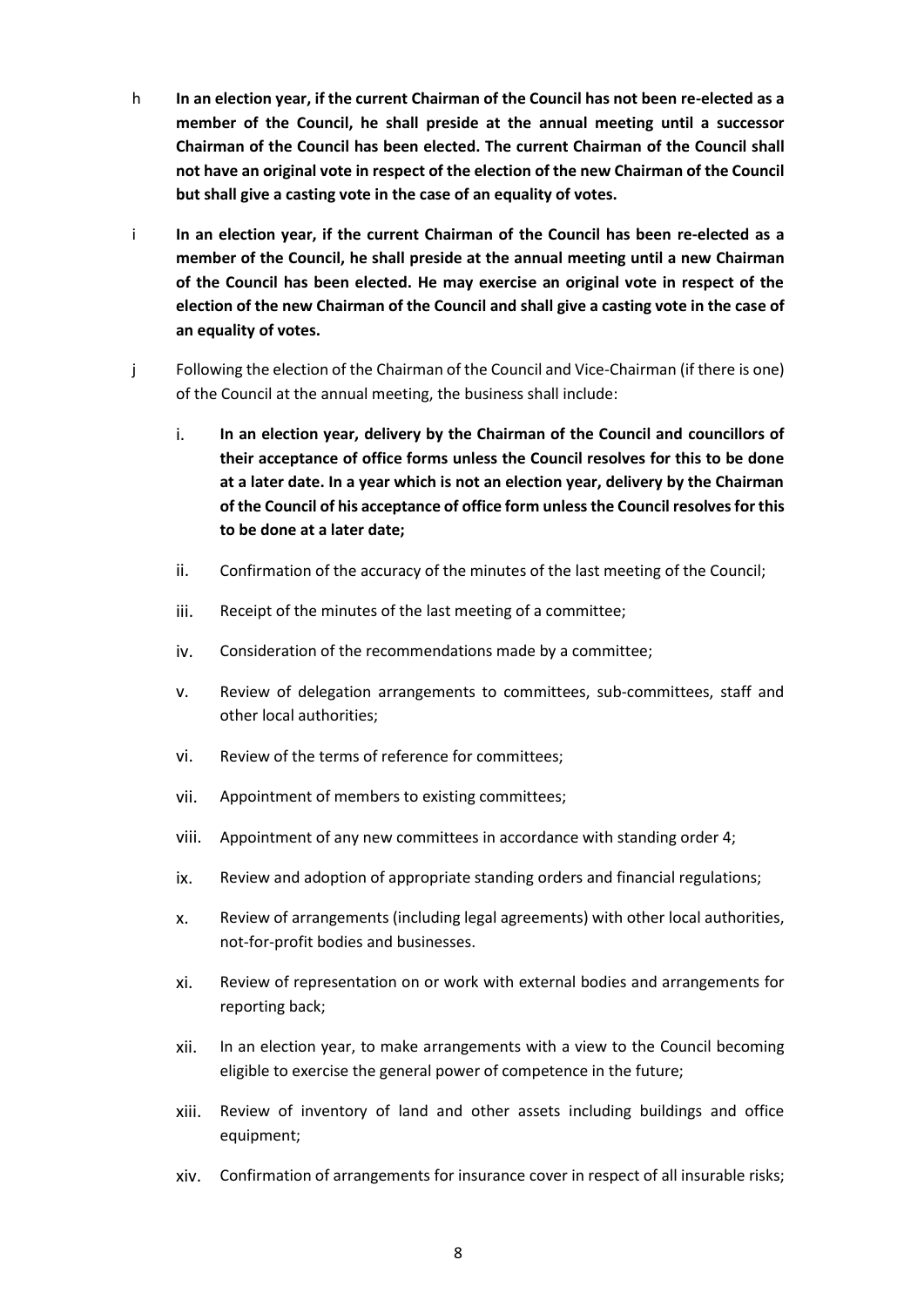- xv. Review of the Council's and/or staff subscriptions to other bodies;
- xvi. Review of the Council's complaints procedure;
- xvii. Review of the Council's policies, procedures and practices in respect of its obligations under freedom of information and data protection legislation (*see also standing orders 11, 20 and 21*);
- xviii. Review of the Council's policy for dealing with the press/media;
- xix. Review of the Council's employment policies and procedures;
- xx. Review of the Council's expenditure incurred under s.137 of the Local Government Act 1972 or the general power of competence.
- xxi. Determining the time and place of ordinary meetings of the Council up to and including the next annual meeting of the Council.
- <span id="page-10-0"></span>**6. Extraordinary meetings of the council, committees and sub-committees**
- a **The Chairman of the Council may convene an extraordinary meeting of the Council at any time.**
- b **If the Chairman of the Council does not call an extraordinary meeting of the Council within seven days of having been requested in writing to do so by two councillors, any two councillors may convene an extraordinary meeting of the Council. The public notice giving the time, place and agenda for such a meeting shall be signed by the two councillors.**
- c The chairman of a committee [or a sub-committee] may convene an extraordinary meeting of the committee [or the sub-committee] at any time.
- d If the chairman of a committee [or a sub-committee] does not call an extraordinary meeting within 7 days of having been requested to do so by 2 members of the committee [or the sub-committee], any 2 members of the committee [or the sub-committee] may convene an extraordinary meeting of the committee [or a sub-committee].

#### <span id="page-10-1"></span>**7. Previous resolutions**

- a A resolution shall not be reversed within six months except either by a special motion, which requires written notice by at least 2 councillors to be given to the Proper Officer in accordance with standing order 9, or by a motion moved in pursuance of the recommendation of a committee or a sub-committee.
- b When a motion moved pursuant to standing order 7(a) has been disposed of, no similar motion may be moved for a further six months.

#### <span id="page-10-2"></span>**8. Voting on appointments**

a Where more than two persons have been nominated for a position to be filled by the Council and none of those persons has received an absolute majority of votes in their favour, the name of the person having the least number of votes shall be struck off the list and a fresh vote taken. This process shall continue until a majority of votes is given in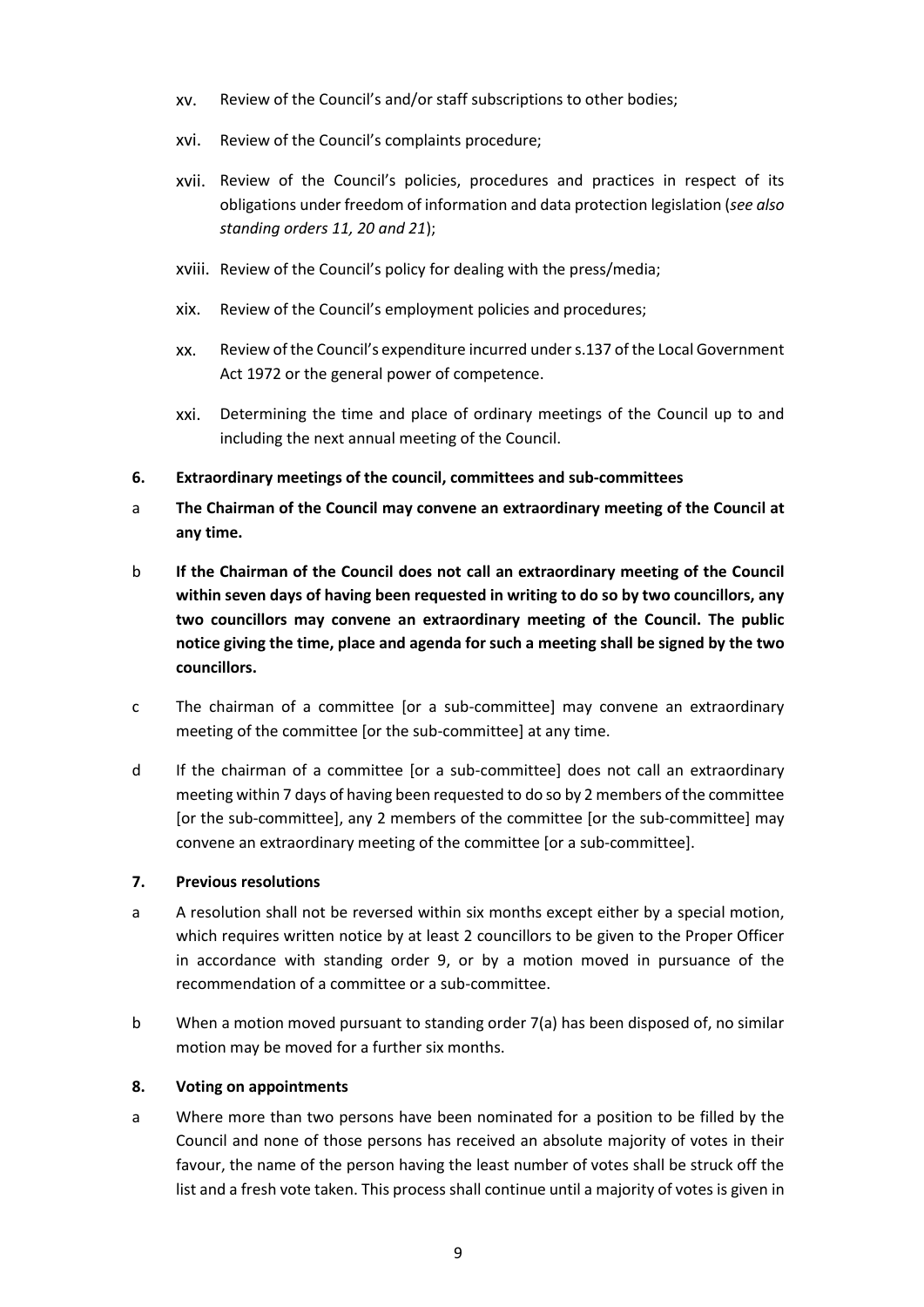favour of one person. A tie in votes may be settled by the casting vote exercisable by the chairman of the meeting.

#### <span id="page-11-0"></span>**9. Motions for a meeting that require written notice to be given to the Proper Officer**

- a A motion shall relate to the responsibilities of the meeting for which it is tabled and in any event shall relate to the performance of the Council's statutory functions, powers and obligations or an issue which specifically affects the Council's area or its residents.
- b No motion may be moved at a meeting unless it is on the agenda and the mover has given written notice of its wording to the Proper Officer at least 5 clear days before the meeting. Clear days do not include the day of the notice or the day of the meeting.
- c The Proper Officer may, before including a motion on the agenda received in accordance with standing order 9(b), correct obvious grammatical or typographical errors in the wording of the motion.
- d If the Proper Officer considers the wording of a motion received in accordance with standing order 9(b) is not clear in meaning, the motion shall be rejected until the mover of the motion resubmits it, so that it can be understood, in writing, to the Proper Officer at least 5 clear days before the meeting.
- e If the wording or subject of a proposed motion is considered improper, the Proper Officer shall consult with the chairman of the forthcoming meeting or, as the case may be, the councillors who have convened the meeting, to consider whether the motion shall be included in the agenda or rejected.
- f The decision of the Proper Officer as to whether or not to include the motion on the agenda shall be final.
- g Motions received shall be recorded and numbered in the order that they are received.
- h Motions rejected shall be recorded with an explanation by the Proper Officer of the reason for rejection.

#### <span id="page-11-1"></span>**10. Motions at a meeting that do not require written notice**

- a The following motions may be moved at a meeting without written notice to the Proper Officer:
	- i. to correct an inaccuracy in the draft minutes of a meeting;
	- ii. to move to a vote;
	- iii. to defer consideration of a motion;
	- iv. to refer a motion to a particular committee or sub-committee;
	- v. to appoint a person to preside at a meeting;
	- vi. to change the order of business on the agenda;
	- vii. to proceed to the next business on the agenda;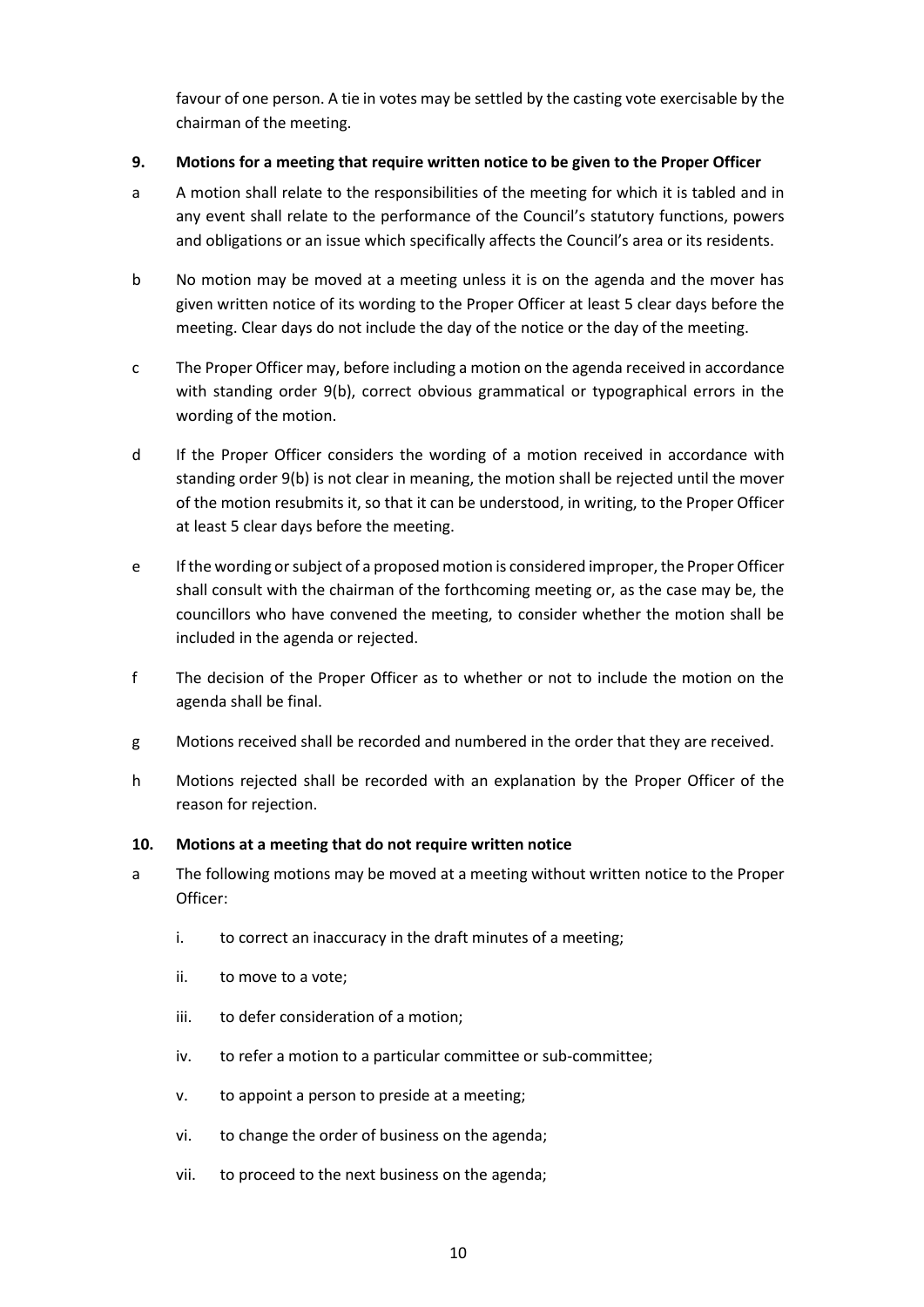- viii. to require a written report;
- ix. to appoint a committee or sub-committee and their members;
- x. to extend the time limits for speaking;
- xi. to exclude the press and public from a meeting in respect of confidential or other information which is prejudicial to the public interest;
- xii. to not hear further from a councillor or a member of the public;
- xiii. to exclude a councillor or member of the public for disorderly conduct;
- xiv. to temporarily suspend the meeting;
- xv. to suspend a particular standing order (unless it reflects mandatory statutory or legal requirements);
- xvi. to adjourn the meeting; or
- xvii. to close the meeting.

#### <span id="page-12-0"></span>**11. Management of information**

*See also standing order 20.*

- a **The Council shall have in place and keep under review, technical and organisational measures to keep secure information (including personal data) which it holds in paper and electronic form. Such arrangements shall include deciding who has access to personal data and encryption of personal data.**
- b **The Council shall have in place, and keep under review, policies for the retention and safe destruction of all information (including personal data) which it holds in paper and electronic form. The Council's retention policy shall confirm the period for which information (including personal data) shall be retained or if this is not possible the criteria used to determine that period (e.g. the Limitation Act 1980).**
- c **The agenda, papers that support the agenda and the minutes of a meeting shall not disclose or otherwise undermine confidential information or personal data without legal justification.**
- d **Councillors, staff, the Council's contractors and agents shall not disclose confidential information or personal data without legal justification.**

#### <span id="page-12-1"></span>**12. Draft Minutes**

- Full Council meetings Committee meetings Sub-committee meetings **•**
- a If the draft minutes of a preceding meeting have been served on councillors with the agenda to attend the meeting at which they are due to be approved for accuracy, they shall be taken as read.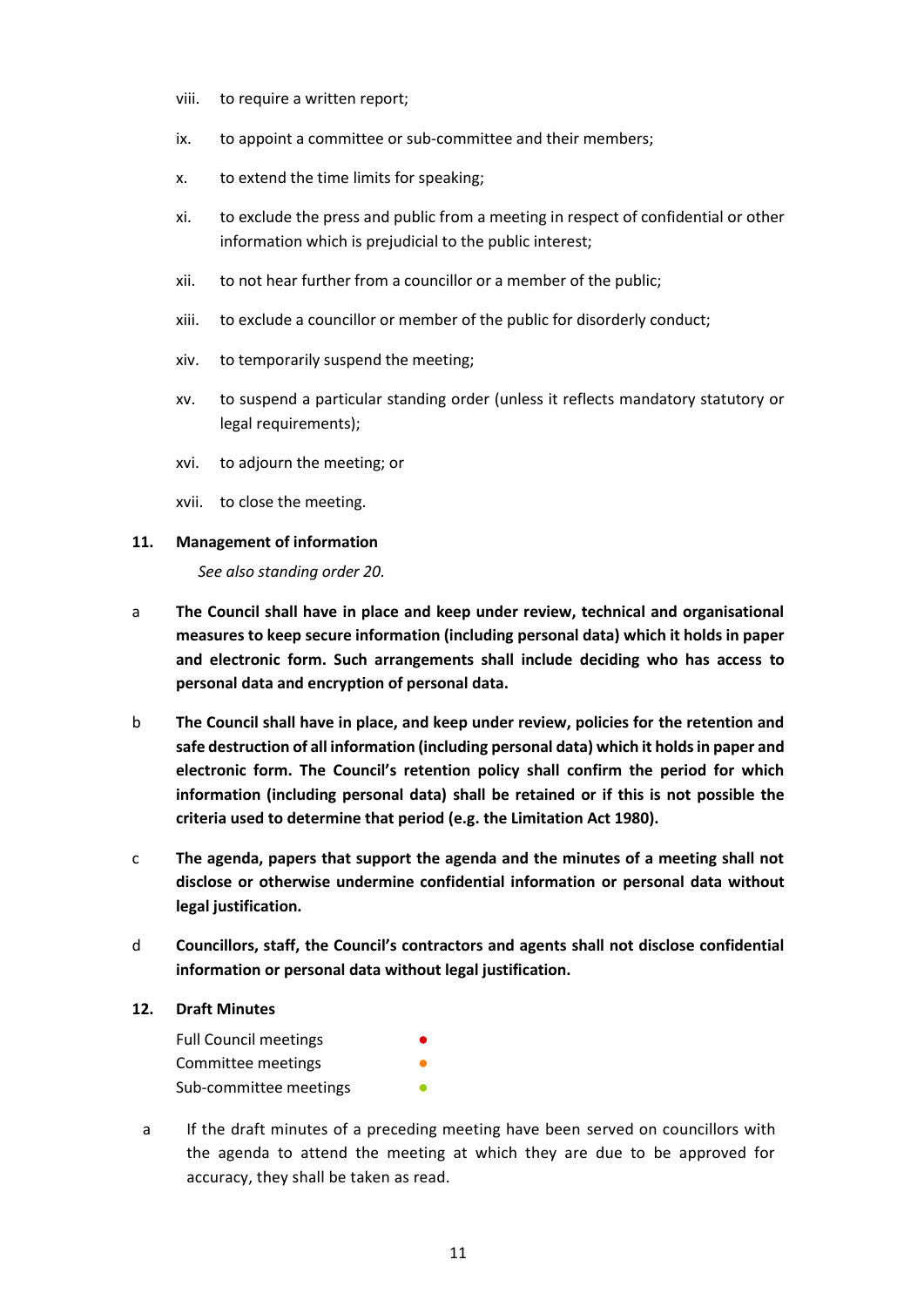- b There shall be no discussion about the draft minutes of a preceding meeting except in relation to their accuracy. A motion to correct an inaccuracy in the draft minutes shall be moved in accordance with standing order 10(a)(i).
- c The accuracy of draft minutes, including any amendment(s) made to them, shall be confirmed by resolution and shall be signed by the chairman of the meeting and stand as an accurate record of the meeting to which the minutes relate.
- d If the chairman of the meeting does not consider the minutes to be an accurate record of the meeting to which they relate, he shall sign the minutes and include a paragraph in the following terms or to the same effect:

"The chairman of this meeting does not believe that the minutes of the meeting of the ( ) held on [date] in respect of ( ) were a correct record but his view was not upheld by the meeting and the minutes are confirmed as an accurate record of the proceedings."

● ● ● e **If the Council's gross annual income or expenditure (whichever is higher) does not exceed £25,000, it shall publish draft minutes on a website which is publicly accessible and free of charge not later than one month after the meeting has taken place.**

f Subject to the publication of draft minutes in accordance with standing order 12(e) and standing order 20(a) and following a resolution which confirms the accuracy of the minutes of a meeting, the draft minutes or recordings of the meeting for which approved minutes exist shall be destroyed.

## <span id="page-13-0"></span>**13. Code of conduct and dispensations**

*See also standing order 3(u).*

- a All councillors and non-councillors with voting rights shall observe the code of conduct adopted by the Council.
- b Unless he has been granted a dispensation, a councillor or non-councillor with voting rights shall withdraw from a meeting when it is considering a matter in which he has a disclosable pecuniary interest. He may return to the meeting after it has considered the matter in which he had the interest.
- c Unless he has been granted a dispensation, a councillor or non-councillor with voting rights shall withdraw from a meeting when it is considering a matter in which he has another interest if so required by the Council's code of conduct. He may return to the meeting after it has considered the matter in which he had the interest.
- d **Dispensation requests shall be in writing and submitted to the Proper Officer** as soon as possible before the meeting, or failing that, at the start of the meeting for which the dispensation is required.
- e A decision as to whether to grant a dispensation shall be made by the Proper Officer and that decision is final.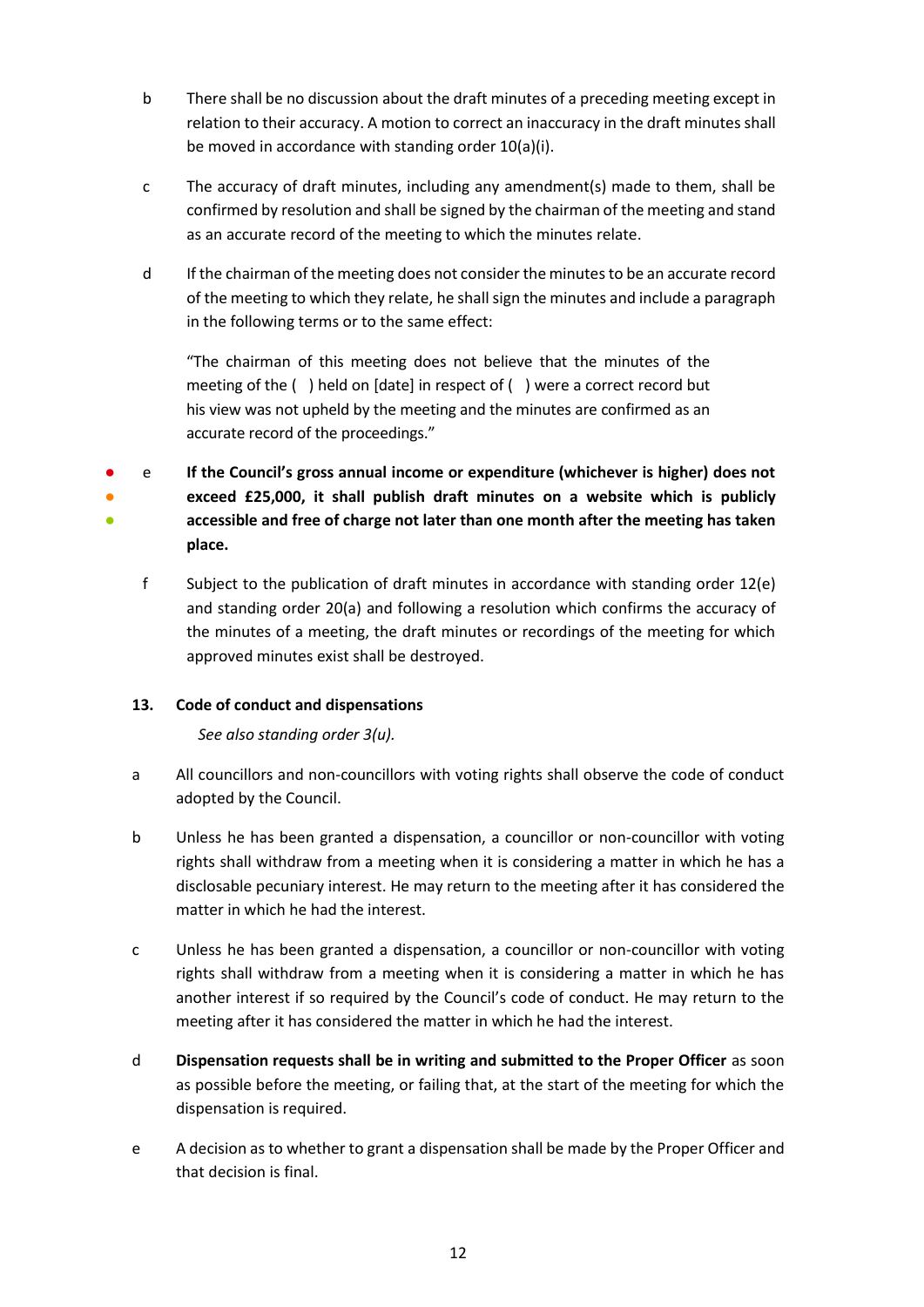- f A dispensation request shall confirm:
	- i. the description and the nature of the disclosable pecuniary interest or other interest to which the request for the dispensation relates;
	- ii. whether the dispensation is required to participate at a meeting in a discussion only or a discussion and a vote;
	- iii. the date of the meeting or the period (not exceeding four years) for which the dispensation is sought; and
	- iv. an explanation as to why the dispensation is sought.
- g Subject to standing orders 13(d) and (f), a dispensation requestshall be considered [by the Proper Officer before the meeting or, if this is not possible, at the start of the meeting for which the dispensation is required] OR [at the beginning of the meeting of the Council, or committee or sub-committee for which the dispensation is required].
- **h A dispensation may be granted in accordance with standing order 13(e) if having regard to all relevant circumstances any of the following apply:**
	- **i. without the dispensation the number of persons prohibited from participating in the particular business would be so great a proportion of the meeting transacting the business as to impede the transaction of the business;**
	- **ii. granting the dispensation is in the interests of persons living in the Council's area; or**
	- **iii. it is otherwise appropriate to grant a dispensation.**

# <span id="page-14-0"></span>**14. Code of Conduct complaints**

- a Upon notification by the District or Unitary Council that it is dealing with a complaint that a councillor or non-councillor with voting rights has breached the Council's code of conduct, the Proper Officer shall, subject to standing order 11, report this to the Council.
- b Where the notification in standing order 14(a) relates to a complaint made by the Proper Officer, the Proper Officer shall notify the Chairman of Council of this fact, and the Chairman shall nominate another staff member to assume the duties of the Proper Officer in relation to the complaint until it has been determined and the Council has agreed what action, if any, to take in accordance with standing order 14(d).
- c The Council may:
	- i. provide information or evidence where such disclosure is necessary to investigate the complaint or is a legal requirement;
	- ii. seek information relevant to the complaint from the person or body with statutory responsibility for investigation of the matter;
- d **Upon notification by the District or Unitary Council that a councillor or non-councillor with voting rights has breached the Council's code of conduct, the Council shall consider what, if any, action to take against him. Such action excludes disqualification**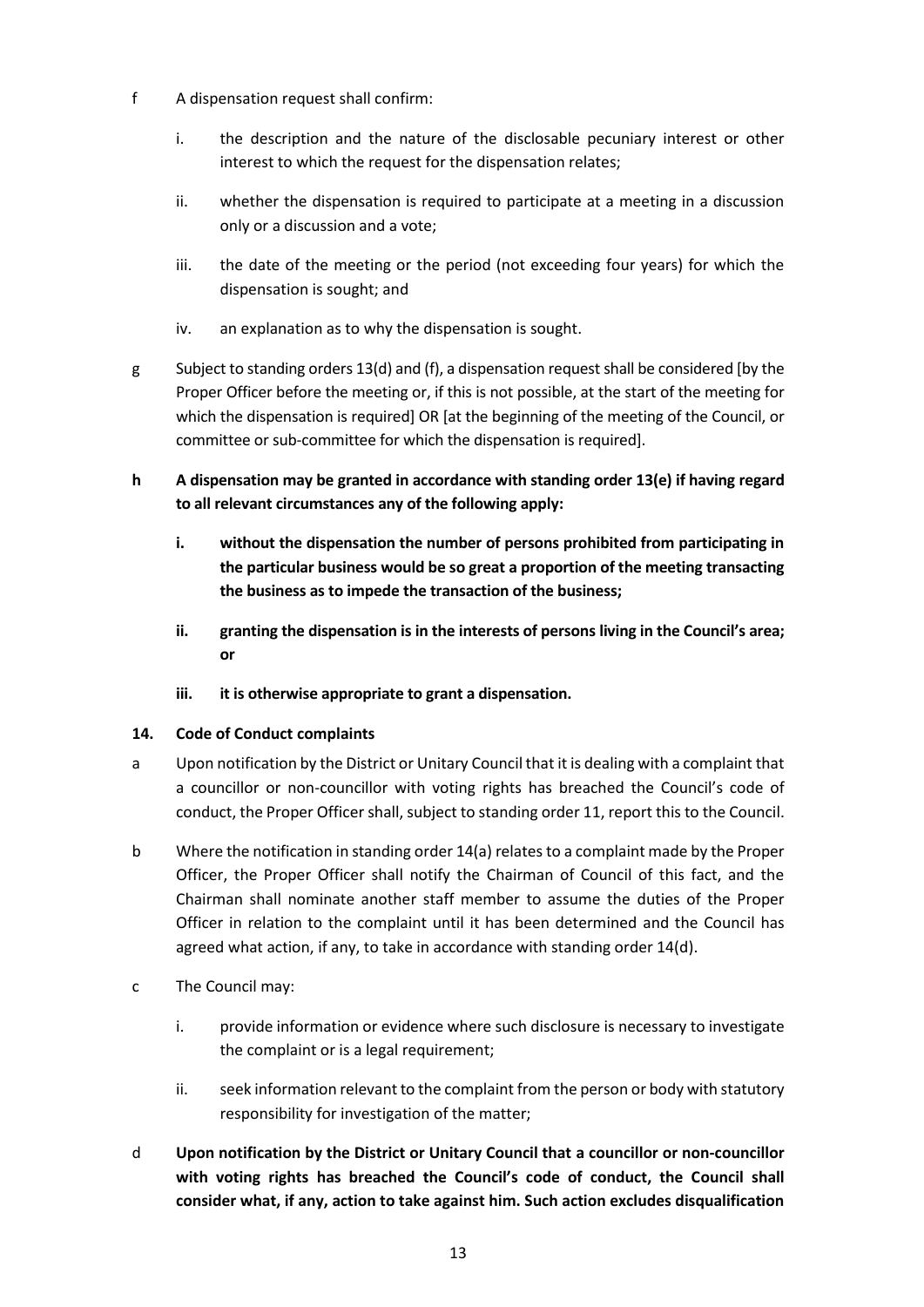#### **or suspension from office.**

#### <span id="page-15-0"></span>**15. Proper Officer**

- a The Proper Officer shall be either (i) the clerk or (ii) other staff member(s) nominated by the Council to undertake the work of the Proper Officer when the Proper Officer is absent.
- b The Proper Officer shall:
	- i. **at least three clear days before a meeting of the council, a committee** or a subcommittee**,**
		- **serve on councillors by delivery or post at their residences or by email authenticated in such manner as the Proper Officer thinks fit, a signed summons confirming the time, place and the agenda (provided the councillor has consented to service by email), and**
		- **provide, in a conspicuous place, public notice of the time, place and agenda (provided that the public notice with agenda of an extraordinary meeting of the Council convened by councillors is signed by them).**

*See standing order 3(b) for the meaning of clear days for a meeting of a full council and standing order 3(c) for the meaning of clear days for a meeting of a committee;*

- ii. subject to standing order 9, include on the agenda all motions in the order received unless a councillor has given written notice at least 5 days before the meeting confirming his withdrawal of it;
- iii. **convene a meeting of the Council for the election of a new Chairman of the Council, occasioned by a casual vacancy in his office;**
- iv. **facilitate inspection of the minute book by local government electors;**
- v. **receive and retain copies of byelaws made by other local authorities;**
- vi. hold acceptance of office forms from councillors;
- vii. hold a copy of every councillor's register of interests;
- viii. assist with responding to requests made under freedom of information legislation and rights exercisable under data protection legislation, in accordance with the Council's relevant policies and procedures;
- ix. liaise, as appropriate, with the Council's Data Protection Officer;
- x. receive and send general correspondence and notices on behalf of the Council except where there is a resolution to the contrary;
- xi. assist in the organisation of, storage of, access to, security of and destruction of information held by the Council in paper and electronic form subject to the requirements of data protection and freedom of information legislation and other legitimate requirements (e.g. the Limitation Act 1980);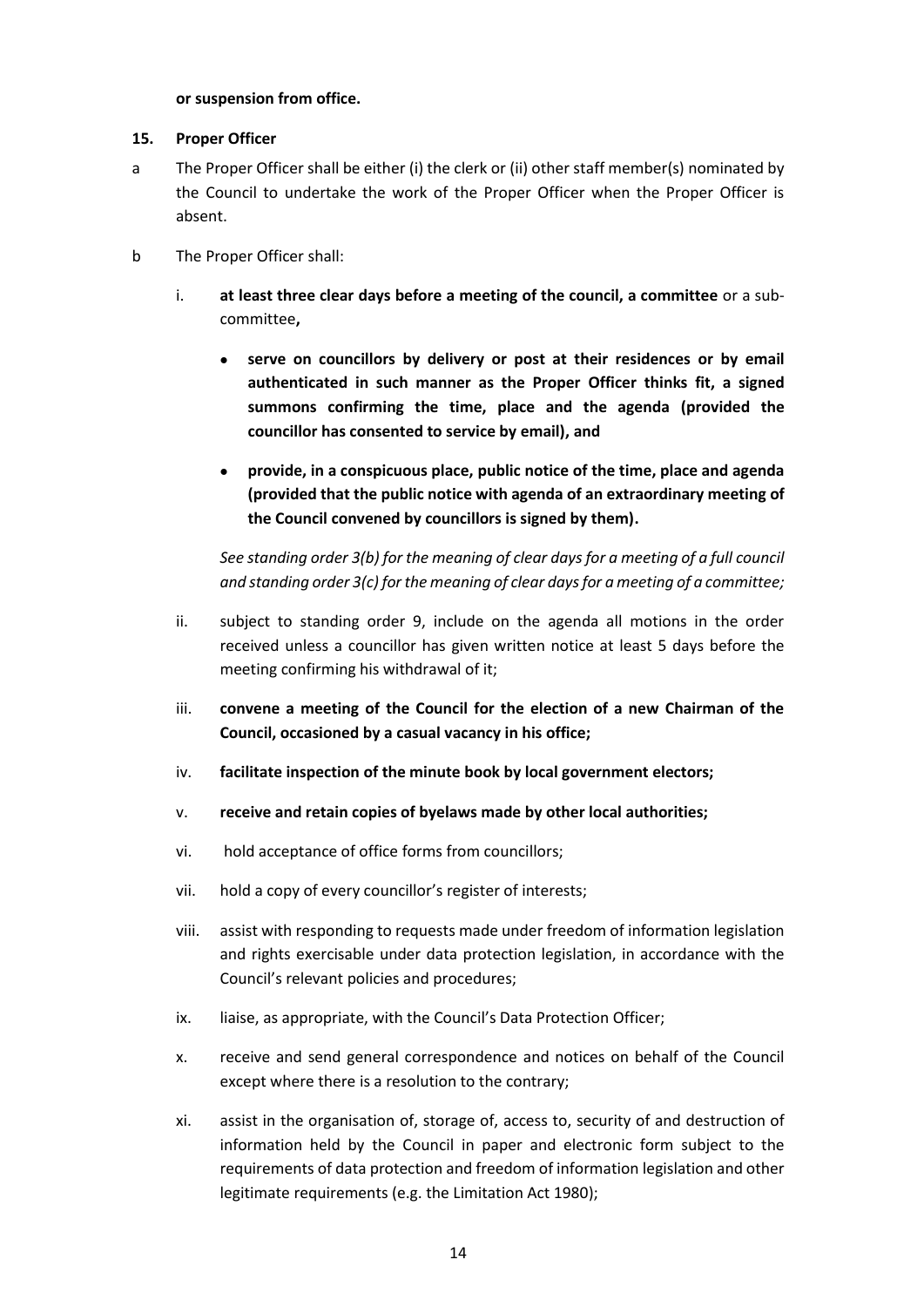- xii. arrange for legal deeds to be executed; (*see also standing order 23);*
- xiii. arrange or manage the prompt authorisation, approval, and instruction regarding any payments to be made by the Council in accordance with its financial regulations;
- xiv. record every planning application notified to the Council and the Council's response to the local planning authority in a book for such purpose;
- xv. refer a planning application received by the Council to the Chairman or in his absence the Vice-Chairman (if there is one) of the Council within two working days of receipt to facilitate an extraordinary meeting if the nature of a planning application requires consideration before the next ordinary meeting of the Council
- xvi. manage access to information about the Council via the publication scheme; and
- xvii. retain custody of the seal of the Council (if any) which shall not be used without a resolution to that effect. (s*ee also standing order 23).*

#### <span id="page-16-0"></span>**16. Responsible Financial Officer**

a The Council shall appoint appropriate staff member(s) to undertake the work of the Responsible Financial Officer when the Responsible Financial Officer is absent.

#### <span id="page-16-1"></span>**17. Accounts and accounting statements**

- a "Proper practices" in standing orders refer to the most recent version of "Governance and Accountability for Local Councils – a Practitioners' Guide".
- b All payments by the Council shall be authorised, approved and paid in accordance with the law, proper practices and the Council's financial regulations.
- c The Responsible Financial Officer shall supply to each councillor as soon as practicable after 30 June, 30 September and 31 December in each year a statement to summarise:
	- i. the Council's receipts and payments (or income and expenditure) for each quarter;
	- ii. the Council's aggregate receipts and payments (or income and expenditure) for the year to date;
	- iii. the balances held at the end of the quarter being reported and

which includes a comparison with the budget for the financial year and highlights any actual or potential overspends.

- d As soon as possible after the financial year end at 31 March, the Responsible Financial Officer shall provide:
	- i. each councillor with a statement summarising the Council's receipts and payments for the last quarter and the year to date for information; and
	- ii. to the Council the accounting statements for the year in the form of Section 1 of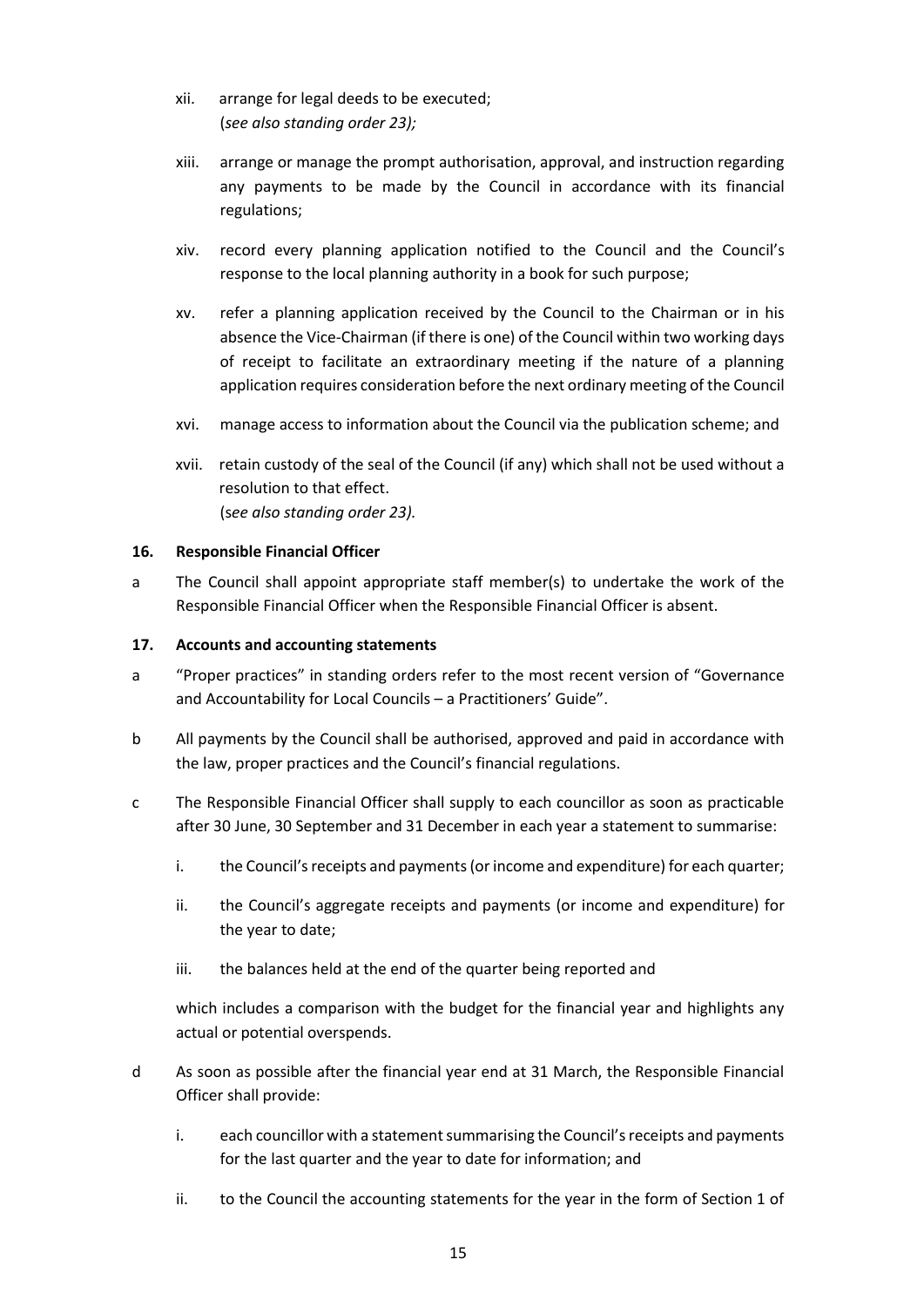the annual governance and accountability return, as required by proper practices, for consideration and approval.

e The year-end accounting statements shall be prepared in accordance with proper practices and apply the form of accounts determined by the Council (receipts and payments) for the year to 31 March. A completed draft annual governance and accountability return shall be presented to each councillor before the end of the following month of May. The annual governance and accountability return of the Council, which is subject to external audit, including the annual governance statement, shall be presented to the Council for consideration and formal approval before 30 June.

#### <span id="page-17-0"></span>**18. Financial Controls and procurement**

- a The Council shall consider and approve financial regulations drawn up by the Responsible Financial Officer, which shall include detailed arrangements in respect of the following:
	- i. the keeping of accounting records and systems of internal controls;
	- ii. the assessment and management of financial risks faced by the Council;
	- iii. the work of the independent internal auditor in accordance with proper practices and the receipt of regular reports from the internal auditor, which shall be required at least annually;
	- iv. the inspection and copying by councillors and local electors of the Council's accounts and/or orders of payments; and
	- v. whether contracts with an estimated value below **£25,000** due to special circumstances are exempt from a tendering process or procurement exercise.
- b Financial regulations shall be reviewed regularly and at least annually for fitness of purpose.
- c **A public contract regulated by the Public Contracts Regulations 2015 with an estimated value in excess of £25,000 but less than the relevant thresholds in standing order 18(f) is subject to Regulations 109-114 of the Public Contracts Regulations 2015 which include a requirement on the Council to advertise the contract opportunity on the Contracts Finder website regardless of what other means it uses to advertise the opportunity.**
- d Subject to additional requirements in the financial regulations of the Council, the tender process for contracts for the supply of goods, materials, services or the execution of works shall include, as a minimum, the following steps:
	- i. a specification for the goods, materials, services or the execution of works shall be drawn up;
	- ii. an invitation to tender shall be drawn up to confirm (i) the Council's specification (ii) the time, date and address for the submission of tenders (iii) the date of the Council's written response to the tender and (iv) the prohibition on prospective contractors contacting councillors or staff to encourage or support their tender outside the prescribed process;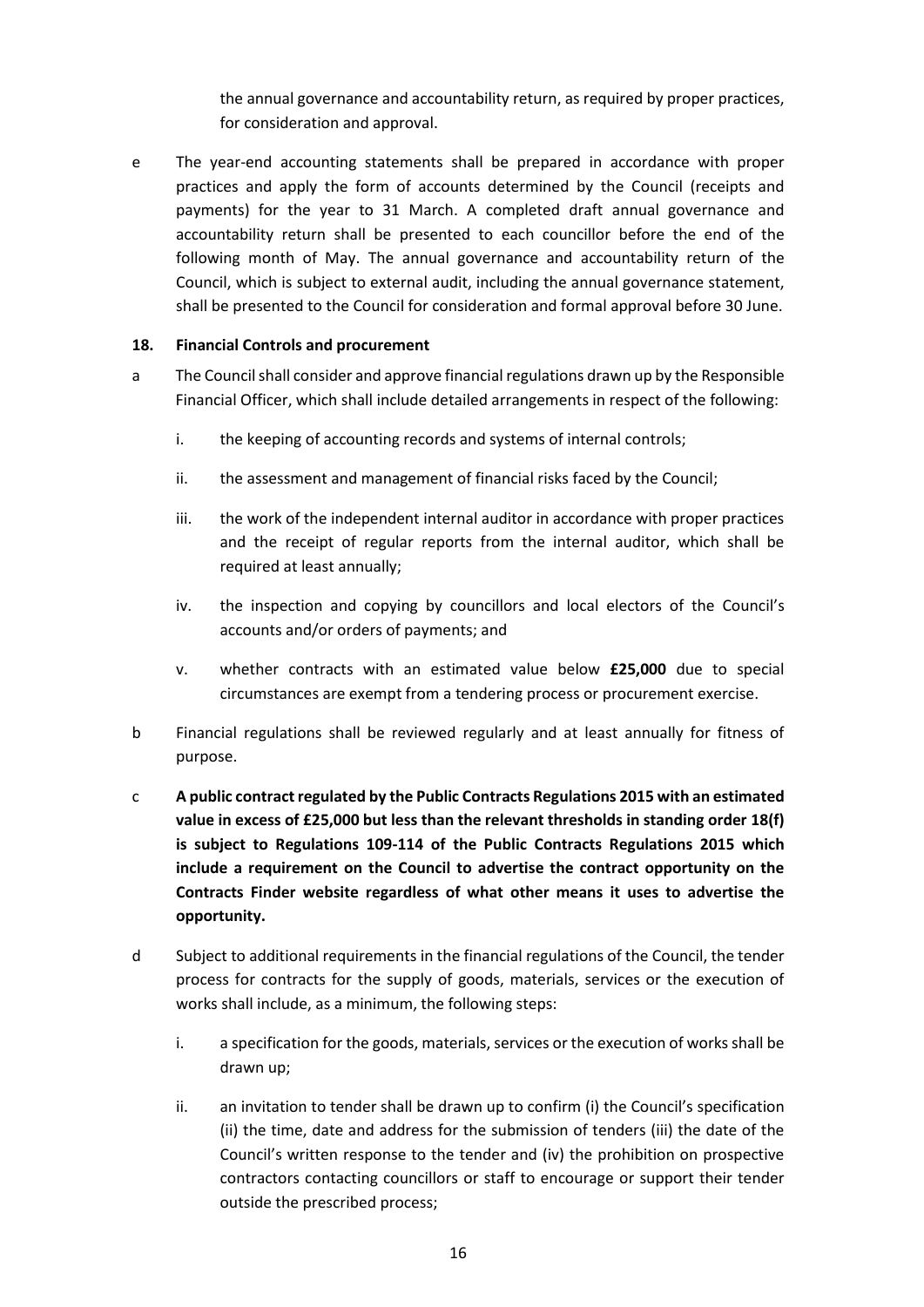- iii. the invitation to tender shall be advertised in a local newspaper and in any other manner that is appropriate;
- iv. tenders are to be submitted in writing in a sealed marked envelope addressed to the Proper Officer;
- v. tenders shall be opened by the Proper Officer in the presence of at least one councillor after the deadline for submission of tenders has passed;
- vi. tenders are to be reported to and considered by the appropriate meeting of the Council or a committee or sub-committee with delegated responsibility.
- e Neither the Council, nor a committee or a sub-committee with delegated responsibility for considering tenders, is bound to accept the lowest value tender.
- f **A public contract regulated by the Public Contracts Regulations 2015 with an estimated value in excess of £189,330 for a public service or supply contract or in excess of £4,733,252 for a public works contract; or £663,540 for a social and other specific services contract (or other thresholds determined by the European Commission every two years and published in the Official Journal of the European Union (OJEU)) shall comply with the relevant procurement procedures and other requirements in the Public Contracts Regulations 2015 which include advertising the contract opportunity on the Contracts Finder website and in OJEU.**
- <span id="page-18-0"></span>g **A public contract in connection with the supply of gas, heat, electricity, drinking water, transport services, or postal services to the public; or the provision of a port or airport; or the exploration for or extraction of gas, oil or solid fuel with an estimated value in excess of £378,660 for a supply, services or design contract; or in excess of £4,733,252 for a works contract; or £663,540 for a social and other specific services contract (or other thresholds determined by the European Commission every two years and published in OJEU) shall comply with the relevant procurement procedures and other requirements in the Utilities Contracts Regulations 2016.**

#### **19. Handling staff matters**

- a A matter personal to a member of staff that is being considered by a meeting of the Council is subject to standing order 11 above.
- b Subject to the Council's policy regarding absences from work, the council's most senior member of staff shall notify the chairman of the Parish Council, or, if he is not available, the vice-chairman of the Parish Council of absence occasioned by illness or other reason and that person shall report such absence to Full Council at its next meeting.
- c The chairman of the Parish Council or in his absence, the vice-chairman shall upon a resolution conduct a review of the performance and annual appraisal of the work of all employees. The reviews and appraisal shall be reported in writing and are subject to approval by resolution by the Full Council.
- d Subject to the Council's policy regarding the handling of grievance matters, the Council's most senior member of staff shall contact the chairman of Parish Council or in his absence, the vice-chairman of the Parish Council in respect of an informal or formal grievance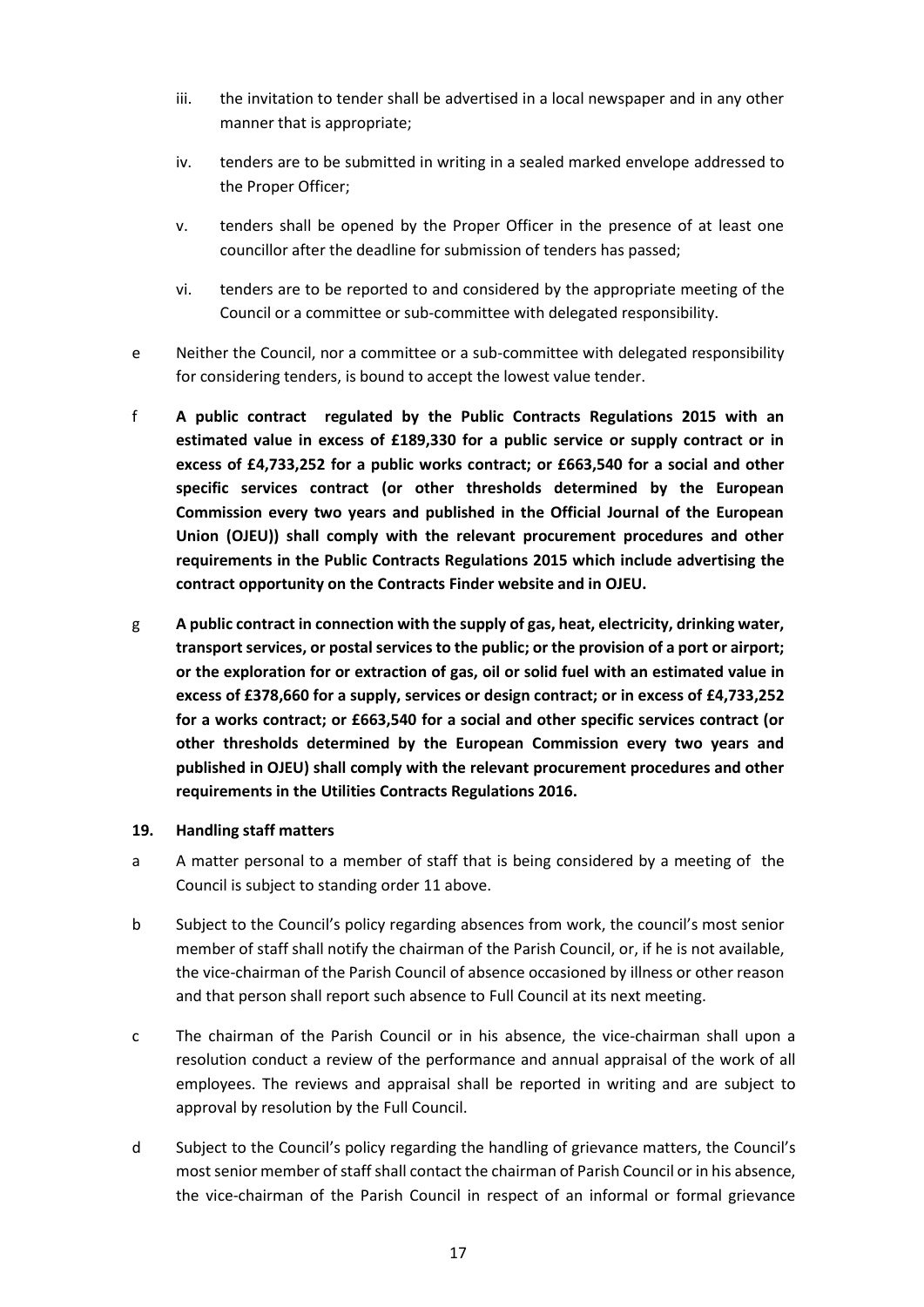matter, and this matter shall be reported back and progressed by resolution of Full Council.

- e Subject to the Council's policy regarding the handling of grievance matters, if an informal or formal grievance matter raised by an employee of the Parish Council relates to the chairman or vice-chairman of Parish Council, this shall be communicated to another member of the Parish Council, which shall be reported back and progressed by resolution of the Full Council.
- f Any persons responsible for all or part of the management of staff shall treat as confidential the written records of all meetings relating to their performance, capabilities, grievance or disciplinary matters.
- g In accordance with standing order 11(a), persons with line management responsibilities shall have access to staff records referred to in standing order 19(f).

#### <span id="page-19-0"></span>**20. Responsibilities to provide information**

*See also standing order 21.*

- a **In accordance with freedom of information legislation, the Council shall publish information in accordance with its publication scheme and respond to requests for information held by the Council.**
- b **The Council shall publish information in accordance with the requirements of the Smaller Authorities (Transparency Requirements) (England) Regulations 2015.**

#### <span id="page-19-1"></span>**21. Responsibilities under data protection legislation**

Below is not an exclusive list. *See also standing order 11.*

- a **The Council shall appoint a Data Protection Officer.**
- b **The Council shall have policies and procedures in place to respond to an individual exercising statutory rights concerning his personal data.**
- c **The Council shall have a written policy in place for responding to and managing a personal data breach.**
- d **The Council shall keep a record of all personal data breaches comprising the facts relating to the personal data breach, its effects and the remedial action taken.**
- e **The Council shall ensure that information communicated in its privacy notice(s) is in an easily accessible and available form and kept up to date.**
- f **The Council shall maintain a written record of its processing activities.**

## <span id="page-19-2"></span>**22. Relations with the press/media**

a Requests from the press or other media for an oral or written comment or statement from the Council, its councillors or staff shall be handled in accordance with the Council's policy in respect of dealing with the press and/or other media.